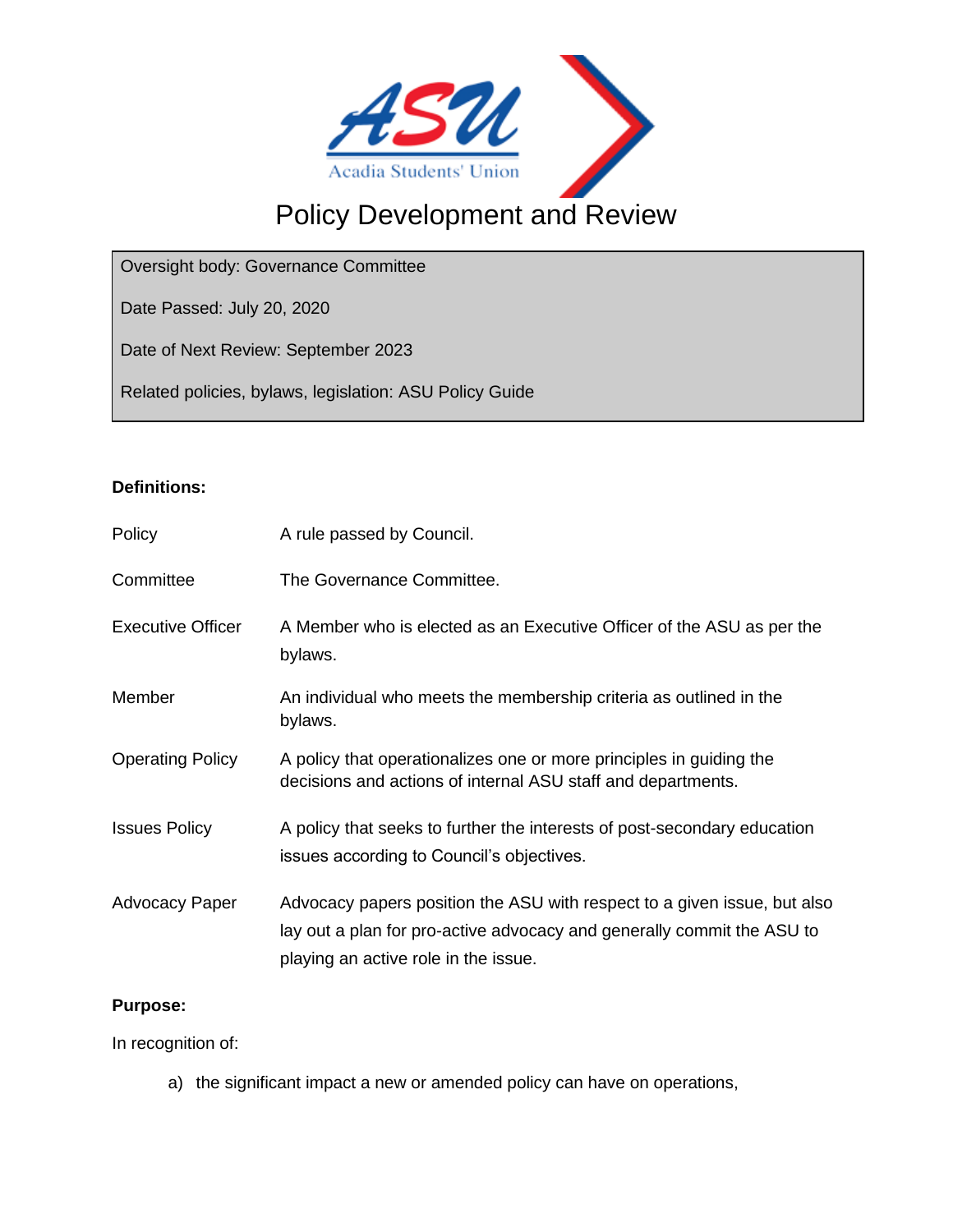b) the need to evaluate the appropriateness of a new or amended policy in respect to existing bylaws, policies, and applicable municipal, provincial, and federal legislation.

This policy addresses the procedures surrounding a policy proposal or amendment for adoption. In addition, it is also meant to ensure policies are developed, presented and adopted by the ASU in a clear, democratic and timely manner.

### **Scope:**

All ASU Members, Representatives and staff.

#### **Policy Statement:**

#### 1. Operating Policy Submissions

- 1.1 Before a new policy proposal, or amendment to an existing policy, is brought to Council for approval, it should be submitted to the Committee using the proposal template that can be retrieved by contacting the Council Chair.
	- 1.1.1 Proposals may only be submitted by Members of the ASU.
- 1.2 A proposal should be directed to the Committee Chair to ensure proper review and record keeping.
- 1.3 Materials seen as supporting, or providing further context to, the proposal can be submitted in conjunction with the draft proposal but will be presented to Council only at the discretion of the Committee.
- 1.4 Supporting materials cannot be submitted to the Committee without an accompanying proposal.
- 1.5 The Committee will bring proposed policies and amendments to the relevant Executive Officer(s) and General Manager for consultative feedback and advice prior to reaching any decision.
- 1.6 The Committee Chair will communicate the status of the proposal to the individual who made the submission after each Committee meeting where it appears on the agenda.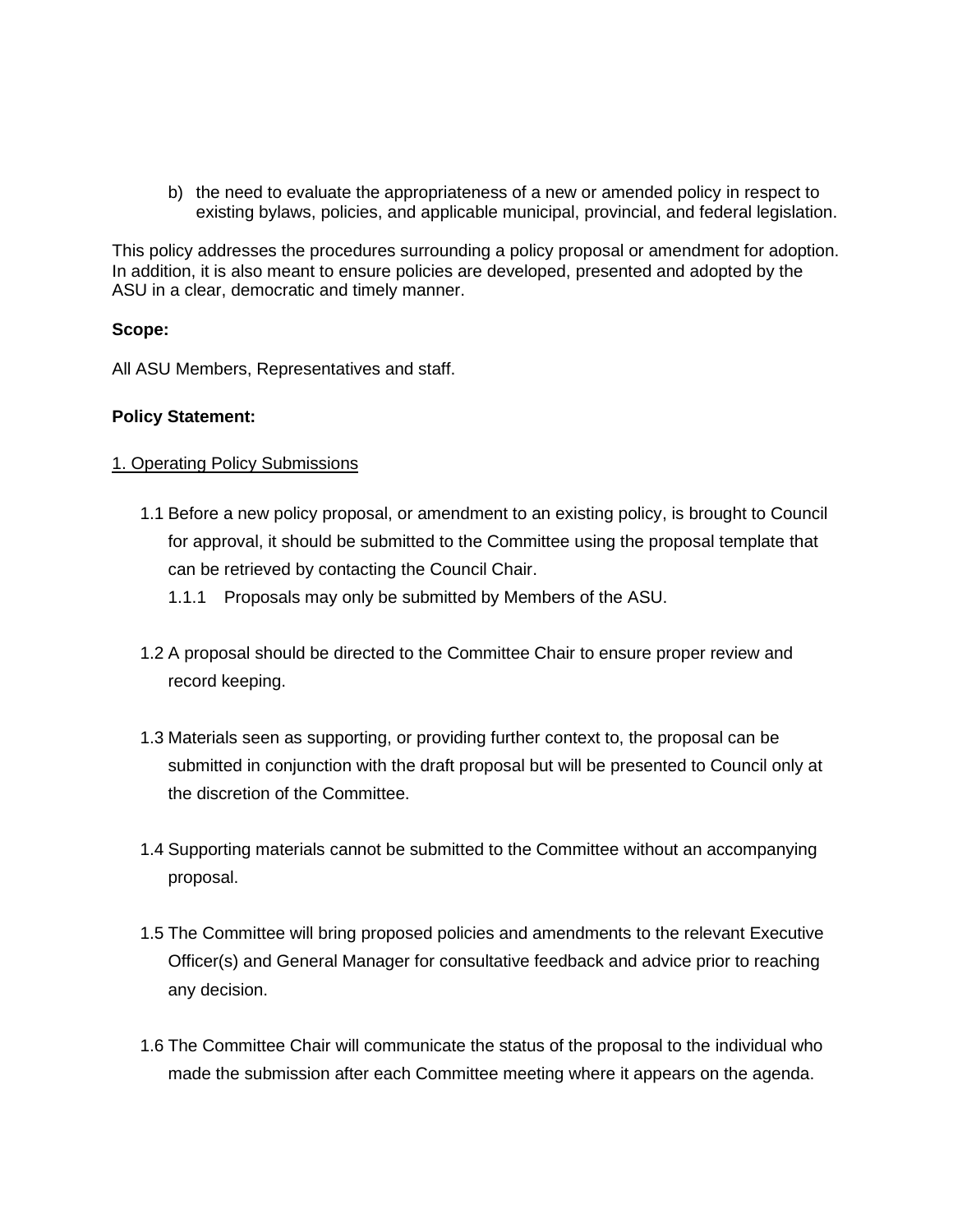- 1.7 Upon completing a review of the proposal, the Committee will bring forward their recommendation to Council for consideration with a notice of motion.
	- 1.7.1 Recommendations to Council must fall into one of three categories: adoption, adoption with committee edits, dismissal.

### 2. Issues Policy Submission

2.1 An Issues Policy must be provided to Council through a notice of motion.

2.2. An Issues Policy can be adopted by Council only upon the successful adoption of an Advocacy Paper (see ASU Policy Guide).

2.2.1 Advocacy Papers must comply with the following:

2.2.1.1 be commissioned by a majority vote of Council, 2.2.1.2 researched, developed and written by a committee of which the majority of members are from the impacted stakeholder group/s, 2.2.1.3 all contained principles and recommendations are supported by committee members by a 2/3 vote prior to being presented to Council for adoption.

2.2.2 Council retains the right to adopt in full, adopt a portion, or reject those recommendations contained in an Advocacy Paper.

2.3 Only those Council adopted recommendations from the associated Advocacy Paper will appear in the Issues Policy.

### 3. Request for Review

- 3.1 A Member does not need to propose a policy amendment in order to make a request for a policy review.
- 3.2 Requests must include a detailed statement of the reasons as to why a policy review should be conducted.
- 3.3 The Committee Chair will communicate the status of the review to the requestor after each meeting where it appears on the agenda.

### 4. Approved policies and amendments